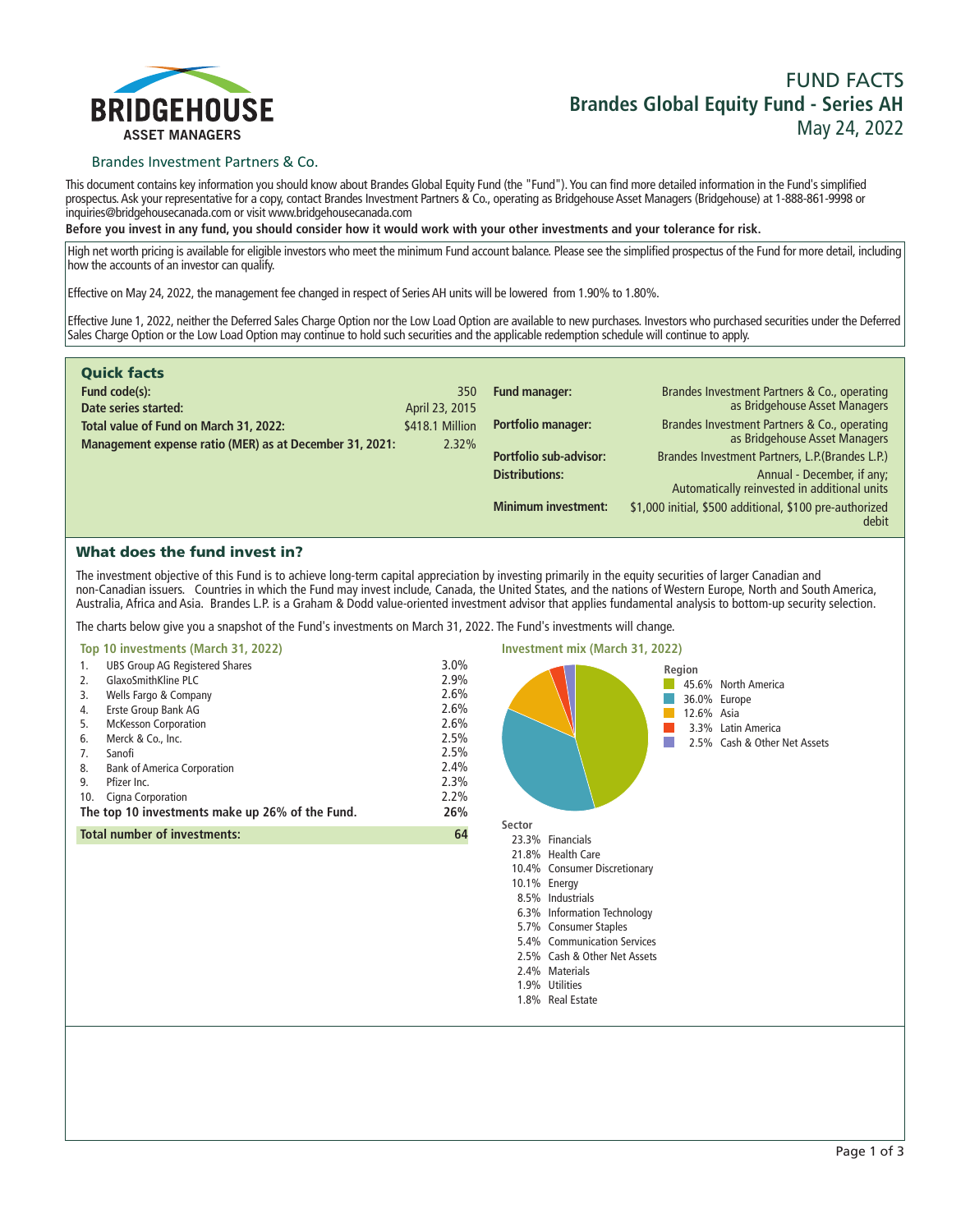

## How risky is it?

**The value of the Fund can go down as well as up. You could lose money.**

**One way to gauge risk is to look at how much a fund's returns change over time. This is called "volatility".**

**In general, funds with higher volatility will have returns that change more over time. They typically have a greater chance of losing money and may have a greater chance of higher returns. Funds with lower volatility tend to have returns that change less over time. They typically have lower returns and may have a lower chance of losing money.**

#### **Risk rating Bridgehouse has rated the volatility of this Fund as Medium.**

**This rating is based on how much the fund's returns have changed from year to year. It doesn't tell you how volatile the fund will be in the future. The rating can change over time. A fund with a low risk rating can still lose money.**

| LOW | Low to Medium | <b>Medium</b> | Medium to High | Hiah. |
|-----|---------------|---------------|----------------|-------|

**For more information about the risk rating and specific risks that can affect the Fund's returns, see the Risk section of the Fund's simplified prospectus.**

#### **No guarantees**

**Like most mutual funds, this Fund does not have any guarantees. You may not get back the amount of money you invest.**

## How has the fund performed?

**This section tells you how Series AH units of the Fund have performed over the past 6 years. Returns are after expenses have been deducted. These expenses reduce the Fund's returns.**

#### **Year-by-year returns**

**The bar chart shows the Fund's Series AH units annual performance for each of the years shown. The Fund dropped in value in 2 of the 6 years. The range of returns and change from year to year can help you to assess how risky the Fund has been in the past. It does not tell you how the Fund will perform in the future.**



#### **Best and worst 3-month returns**

**This table shows the best and worst returns for Series AH units of the Fund in a 3-month period over the past 6 years. The best and worst 3-month returns could be higher or lower in the future. Consider how much of a loss you could afford to take in a short period of time.**

|                    | <b>Return</b> | 3 months ending          | If you invest \$1,000 at the beginning of the period |
|--------------------|---------------|--------------------------|------------------------------------------------------|
| <b>Best return</b> |               | 23.7%   January 31, 2021 | Your investment would rise to \$1,237                |
| Worst return       | -28.7%        | March 31, 2020           | Your investment would drop to \$713                  |

#### **Average return**

**If you invested \$1,000 in the Series AH units of this Fund on the day the Series was established it would be worth \$1,295 as of March 31, 2022. This represents an annual compound rate of return of +3.8%.**

| Who is this fund for?                                                                                                                                                                                                                                                                                                                                                                                                                                                                                      | A word about tax                                                                                                                                                                                                                                                                                                                                                                                                                                                                       |
|------------------------------------------------------------------------------------------------------------------------------------------------------------------------------------------------------------------------------------------------------------------------------------------------------------------------------------------------------------------------------------------------------------------------------------------------------------------------------------------------------------|----------------------------------------------------------------------------------------------------------------------------------------------------------------------------------------------------------------------------------------------------------------------------------------------------------------------------------------------------------------------------------------------------------------------------------------------------------------------------------------|
| • This Fund is suitable for investors who are long term investors and who<br>wish to add the appreciation potential of both Canadian and<br>non-Canadian companies to their portfolio.<br>This Fund is not suitable as a short term investment or for investors who<br>cannot tolerate a medium degree of volatility.<br>The Hedged Series of units of the Fund is suitable if you wish to minimize<br>exposure to fluctuations in foreign developed market currencies relative to<br>the Canadian dollar. | In general, you'll have to pay income tax on any money you make on a fund.<br>How much you pay depends on the tax laws where you live and whether or not<br>you hold the Fund in a registered plan, such as a Registered Retirement<br>Savings Plan or a Tax-Free Savings Account.<br>Keep in mind that if you hold your fund in a non-registered account, any fund<br>distributions are included in your taxable income, whether you receive them in<br>cash or have them reinvested. |
|                                                                                                                                                                                                                                                                                                                                                                                                                                                                                                            |                                                                                                                                                                                                                                                                                                                                                                                                                                                                                        |

# How much does it cost?

**The following tables show the fees and expenses you could pay to buy, own and sell Series AH units of the Fund. The fees and expenses - including any commissions - can vary among each series of a fund and among funds. Higher commissions can influence representatives to recommend one investment over another. Ask about other funds and investments that may be suitable for you at a lower cost.**

### **1. Sales charges**

**There is only one sales charge option when you buy this Series of units of this Fund.**